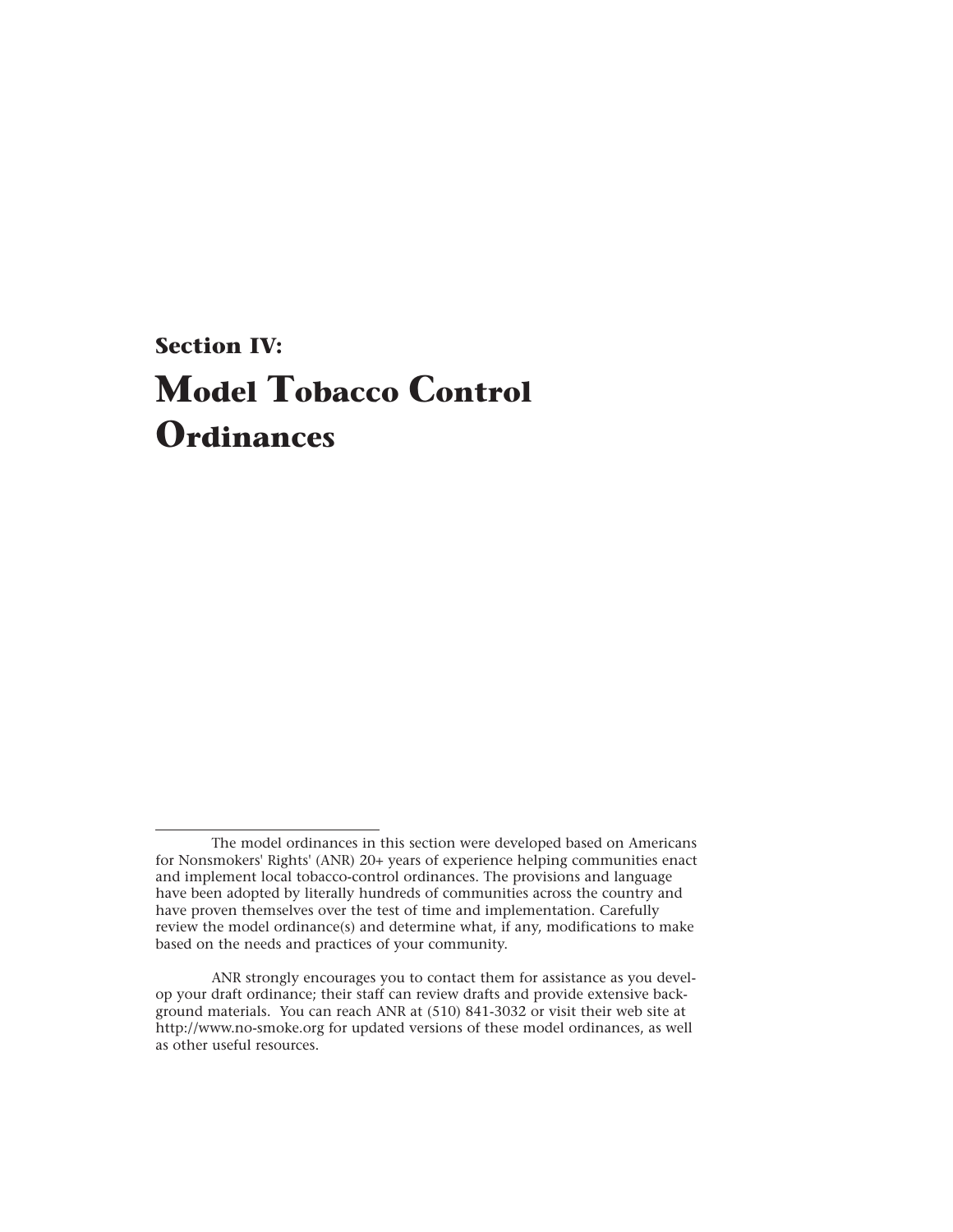# **MODEL ORDINANCE ELIMINATING SMOKING IN WORKPLACES AND ENCLOSED PUBLIC PLACES (100% SMOKE-FREE)\***

*Revised May 14, 1999* 

# **Sec. 1000. Title**

This article shall be known as the *Smoking Pollution Control Ordinance*.

# **Sec. 1001. Findings and Purpose**

The City Council [or Board of Supervisors] does hereby find that:

Numerous studies have found that tobacco smoke is a major contributor to indoor air pollution, and that breathing secondhand smoke is a cause of disease, including lung cancer, in nonsmokers. At special risk are children, elderly people, individuals with cardiovascular disease, and individuals with impaired respiratory function, including asthmatics and those with obstructive airway disease; and

Health hazards induced by breathing secondhand smoke include lung cancer, heart disease, respiratory infection, and decreased respiratory function, including bronchoconstriction and bronchospasm.

Accordingly, the City Council [or Board of Supervisors] finds and declares that the purposes of this ordinance are (1) to protect the public health and welfare by prohibiting smoking in public places and places of employment; and (2) to guarantee the right of nonsmokers to breathe smoke-free air, and to recognize that the need to breathe smoke-free air shall have priority over the desire to smoke.

# **Sec. 1002. Definitions**

The following words and phrases, whenever used in this article, shall be construed as defined in this section:

1. "Bar" means an area which is devoted to the serving of alcoholic beverages for consumption by guests on the premises and in which the serving of food is only incidental to the consumption of such beverages. A "bar" for the purposes of this ordinance shall not include any area where full meals are served, but may include the service of appetizers and snacks.

2. "Business" means any sole proprietorship, partnership, joint venture, corporation or other business entity formed for profit-making purposes, including retail establishments where goods or services are sold as well as professional corporations and other entities where legal, medical, dental, engineering, architectural, or other professional services are delivered.

<sup>\*</sup> Developed by the American Nonsmokers' Rights Foundation: 2530 San Pablo Avenue, Suite J, Berkeley, California 94702, Phone (510) 841-3032 Fax (510) 841-3071.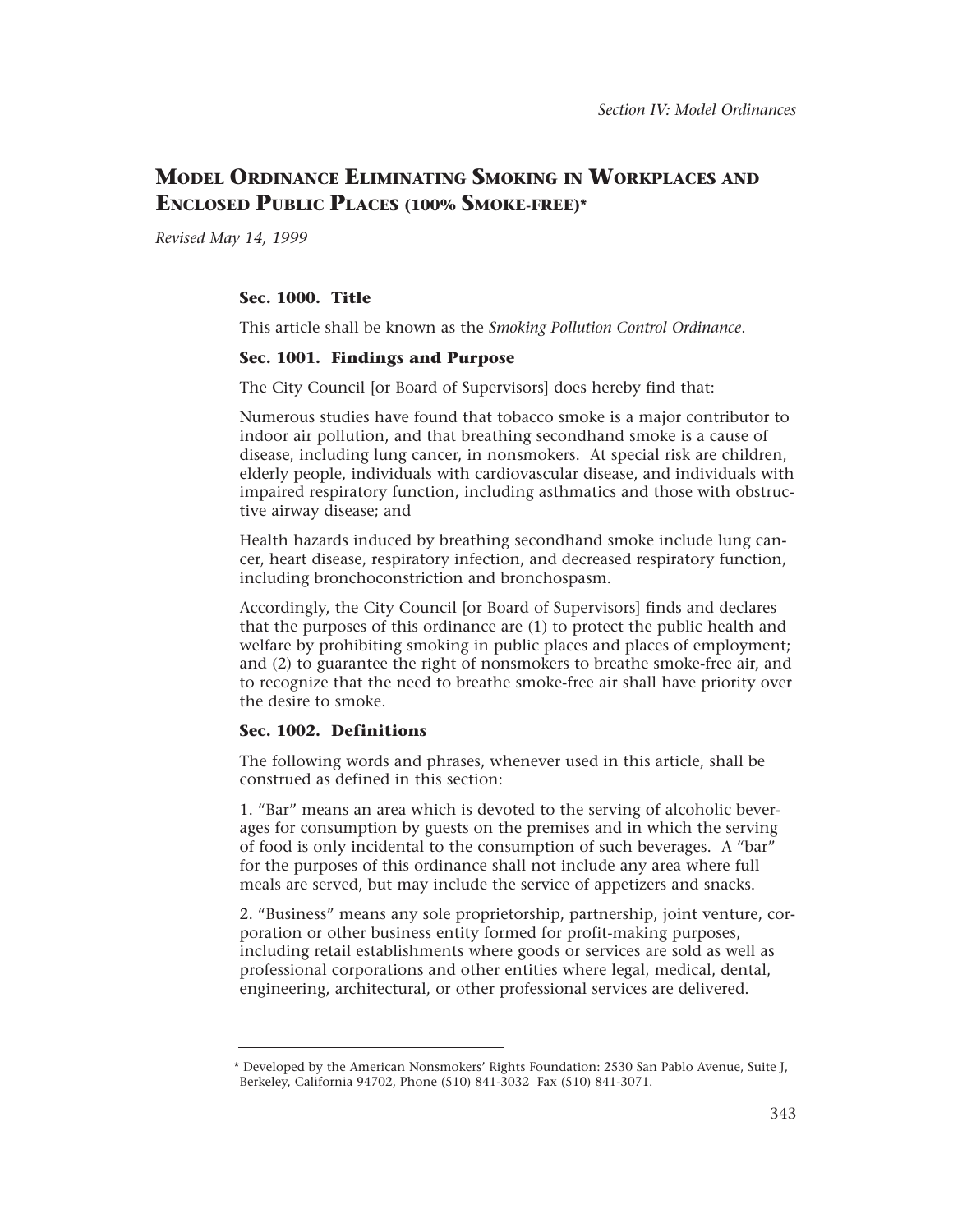3. "Employee" means any person who is employed by any employer in the consideration for direct or indirect monetary wages or profit, and any person who volunteers his or her services for a non-profit entity.

4. "Employer" means any person, partnership, corporation, including a municipal corporation, or non-profit entity, who employs the services of one or more individual persons.

5. "Enclosed Area" means all space between a floor and ceiling which is enclosed on all sides by solid walls or windows (exclusive of door or passage ways) which extend from the floor to the ceiling, including all space therein screened by partitions which do not extend to the ceiling or are not solid, "office landscaping" or similar structures.

6. "Place of Employment" means any enclosed area under the control of a public or private employer which employees normally frequent during the course of employment, including, but not limited to, work areas, employee lounges and restrooms, conference and class rooms, employee cafeterias and hallways. A private residence is not a "place of employment" unless it is used as a child care, adult day care, or health care facility.

7. "Public Place" means any enclosed area to which the public is invited or in which the public is permitted, including but not limited to, banks, educational facilities, health facilities, Laundromats, public transportation facilities, reception areas, restaurants, retail food production and marketing establishments, retail service establishments, retail stores, theaters, and waiting rooms. A private residence is not a "public place."

8. "Restaurant" means any coffee shop, cafeteria, sandwich stand, private and public school cafeteria, and any other eating establishment which gives or offers for sale food to the public, guests, or employees, as well as kitchens in which food is prepared on the premises for serving elsewhere, including catering facilities, except that the term "restaurant" shall not include a cocktail lounge or tavern if said cocktail lounge or tavern is a "bar" as defined in Section 1002 (1).

9. "Retail Tobacco Store" means a retail store utilized primarily for the sale of tobacco products and accessories and in which the sale of other products is merely incidental.

10. "Service Line" means any indoor line at which one (1) or more persons are waiting for or receiving service of any kind, whether or not such service involves the exchange of money.

11. "Smoking" means inhaling, exhaling, burning or carrying any lighted cigar, cigarette, pipe, weed, plant, or other combustible substance in any manner or in any form.

12. "Sports Arena" means sports pavilions, gymnasiums, health spas, boxing arenas, swimming pools, roller and ice rinks, bowling alleys, and other similar places where members of the general public assemble either to engage in physical exercise, participate in athletic competition, or witness sports events.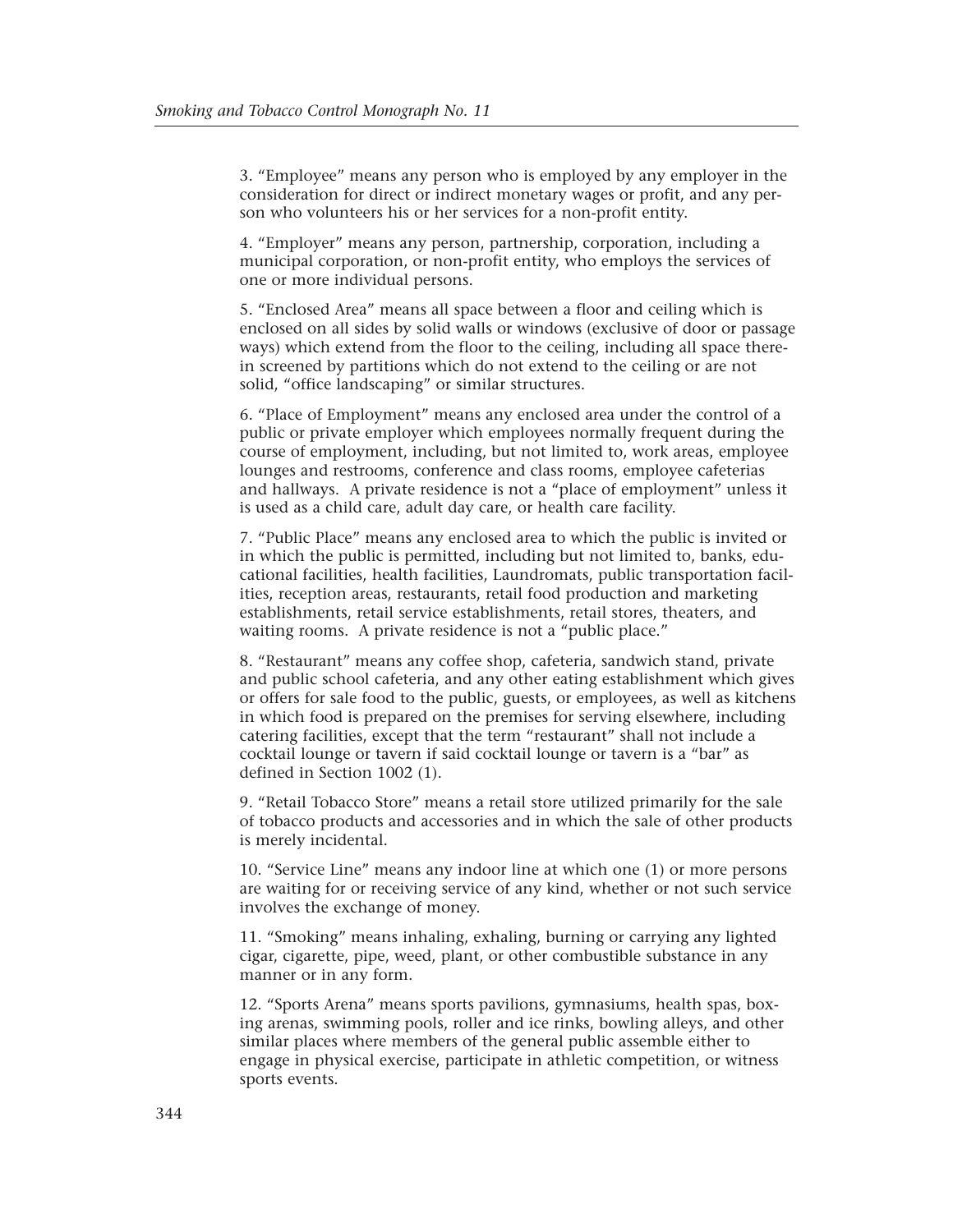# **Sec. 1003. Application of Article to City-Owned [County-Owned] Facilities**

All enclosed facilities owned by the City [County] of \_\_\_\_\_\_\_\_\_\_\_ shall be subject to the provisions of this article.

# **Sec. 1004. Prohibition of Smoking in Public Places**

A. Smoking shall be prohibited in all enclosed public places within the City [County] of \_\_\_\_\_\_\_\_\_\_, including, but not limited to, the following places:

1. Elevators.

2. Restrooms, lobbies, reception areas, hallways and any other commonuse areas.

3. Buses, taxicabs, and other means of public transit under the authority of the City [County] of \_\_\_\_\_\_\_\_\_\_, and ticket, boarding, and waiting areas of public transit depots.

4. Service lines.

5. Retail stores.

6. All areas available to and customarily used by the general public in all businesses and non-profit entities patronized by the public, including but not limited to, attorneys' offices and other offices, banks, Laundromats, hotels and motels.

7. Restaurants and restaurant bar areas.

8. Bars.

9. Public areas of aquariums, galleries, libraries, and museums when open to the public.

10. Any facility which is primarily used for exhibiting any motion picture, stage, drama, lecture, musical recital or other similar performance, except performers when smoking is part of a stage production.

11. Sports arenas and convention halls, including bowling facilities.

12. Every room, chamber, place of meeting or public assembly, including school buildings under the control of any board, council, commission, committee, including joint committees, or agencies of the City [County] or any political subdivision of the State during such time as a public meeting is in progress, to the extent such place is subject to the jurisdiction of the City [County].

13. Waiting rooms, hallways, wards and semiprivate rooms of health facilities, including, but not limited to, hospitals, clinics, physical therapy facilities, doctors' offices, and dentists' offices.

14. Lobbies, hallways, and other common areas in apartment buildings, condominiums, trailer parks, retirement facilities, nursing homes, and other multiple-unit residential facilities.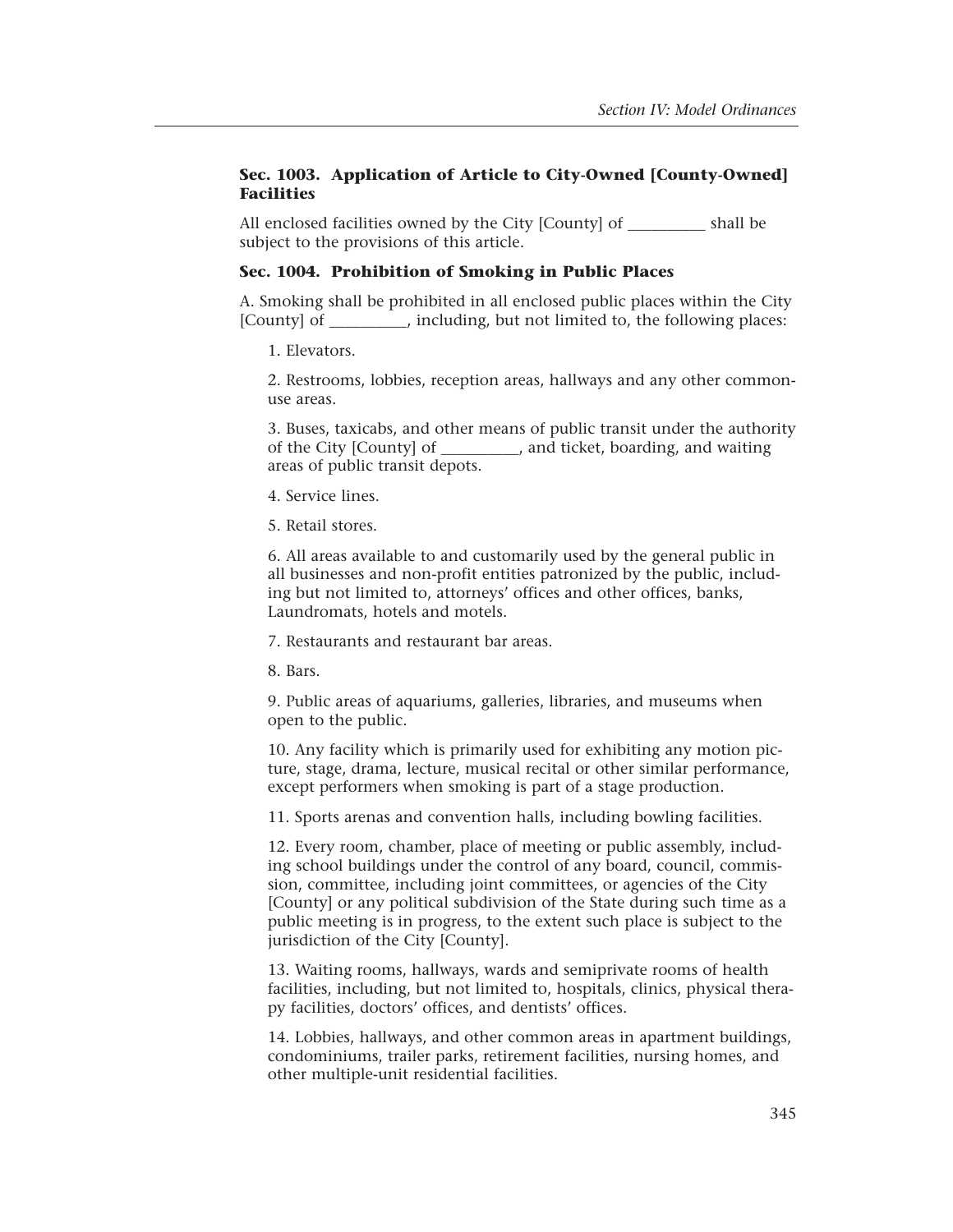15. Polling places.

16. Bingo games.

B. Notwithstanding any other provision of this section, any owner, operator, manager, or other person who controls any establishment or facility may declare that entire establishment or facility as a nonsmoking establishment.

# **Sec. 1005. Prohibition of Smoking in Places of Employment**

A. It shall be the responsibility of employers to provide a smoke-free workplace for all employees, but employers are not required to incur any expense to make structural or other physical modifications.

B. Within 90 days of the effective date of this article, each employer having an enclosed place of employment located within the City [County] shall adopt, implement, make known and maintain a written smoking policy which shall contain the following requirements:

Smoking shall be prohibited in all enclosed facilities within a place of employment without exception. This includes common work areas, auditoriums, classrooms, conference and meeting rooms, private offices, elevators, hallways, medical facilities, cafeterias, employee lounges, stairs, restrooms, vehicles, and all other enclosed facilities.

C. The smoking policy shall be communicated to all employees within three (3) weeks of its adoption.

D. All employers shall supply a written copy of the smoking policy upon request to any existing or prospective employee.

#### **Sec. 1006. Reasonable Distance**

Smoking shall occur at a reasonable distance outside any enclosed area where smoking is prohibited to ensure that tobacco smoke does not enter the area through entrances, windows, ventilation systems or any other means.

# **Sec. 1007. Where Smoking Not Regulated**

A. Notwithstanding any other provision of this article to the contrary, the following areas shall not be subject to the smoking restrictions of this article:

1. Private residences, except when used as a child care, adult day care, or health care facility.

2. Twenty-five percent (25%) of hotel and motel rooms rented to guests.

3. Retail tobacco stores.

B. Notwithstanding any other provision of this section, any owner, operator, manager, or other person who controls any establishment described in this section may declare that entire establishment as a nonsmoking establishment.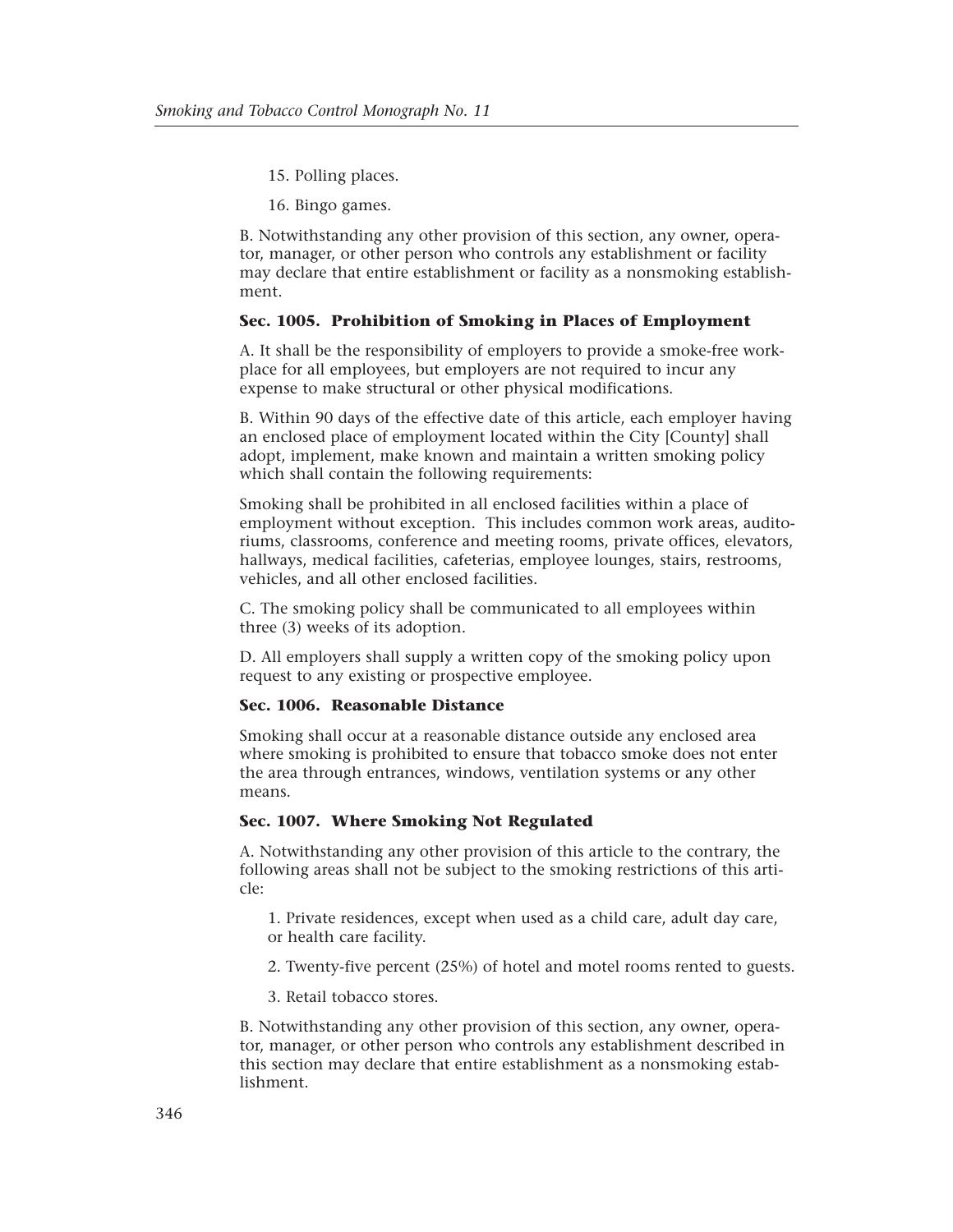# **Sec. 1008. Posting of Signs**

A. "No Smoking" signs or the international "No Smoking" symbol (consisting of a pictorial representation of a burning cigarette enclosed in a red circle with a red bar across it) shall be clearly, sufficiently and conspicuously posted in every building or other area where smoking is prohibited by this article, by the owner, operator, manager or other person having control of such building or other area.

B. Every public place where smoking is prohibited by this article shall have posted at every entrance a conspicuous sign clearly stating that smoking is prohibited.

C. All ashtrays and other smoking paraphernalia shall be removed from any area where smoking is prohibited by this article by the owner, operator, manager, or other person having control of such area.

# **Sec. 1009. Enforcement**

A. Enforcement of this article shall be implemented by the Department of Health [or City Manager], or his or her designee.

B. Notice of the provisions set forth in this article shall be given to all applicants for a business license in the City [County] of \_\_\_\_\_\_\_\_\_\_.

C. Any citizen who desires to register a complaint under this chapter may initiate enforcement with the Department of Health [or City Manager].

D. The Health Department or the Fire Department shall require, while an establishment is undergoing otherwise mandated inspections, a "self-certification" from the owner, manager, operator, or other person having control of such establishment that all requirements of this article have been complied with.

E. Any owner, manager, operator, or employee of any establishment regulated by this article may inform persons violating this article of the appropriate provisions thereof.

F. Notwithstanding any other provision of this article, a private citizen may bring legal action to enforce this article.

#### **Sec. 1010. Nonretaliation**

No person or employer shall discharge, refuse to hire, or in any manner retaliate against any employee, applicant for employment, or customer because such employee, applicant, or customer exercises any right to a smoke-free environment afforded by this article.

# **Sec. 1011. Violations and Penalties**

A. It shall be unlawful for any person who owns, manages, operates or otherwise controls the use of any premises subject to regulation under this article to fail to comply with any of its provisions.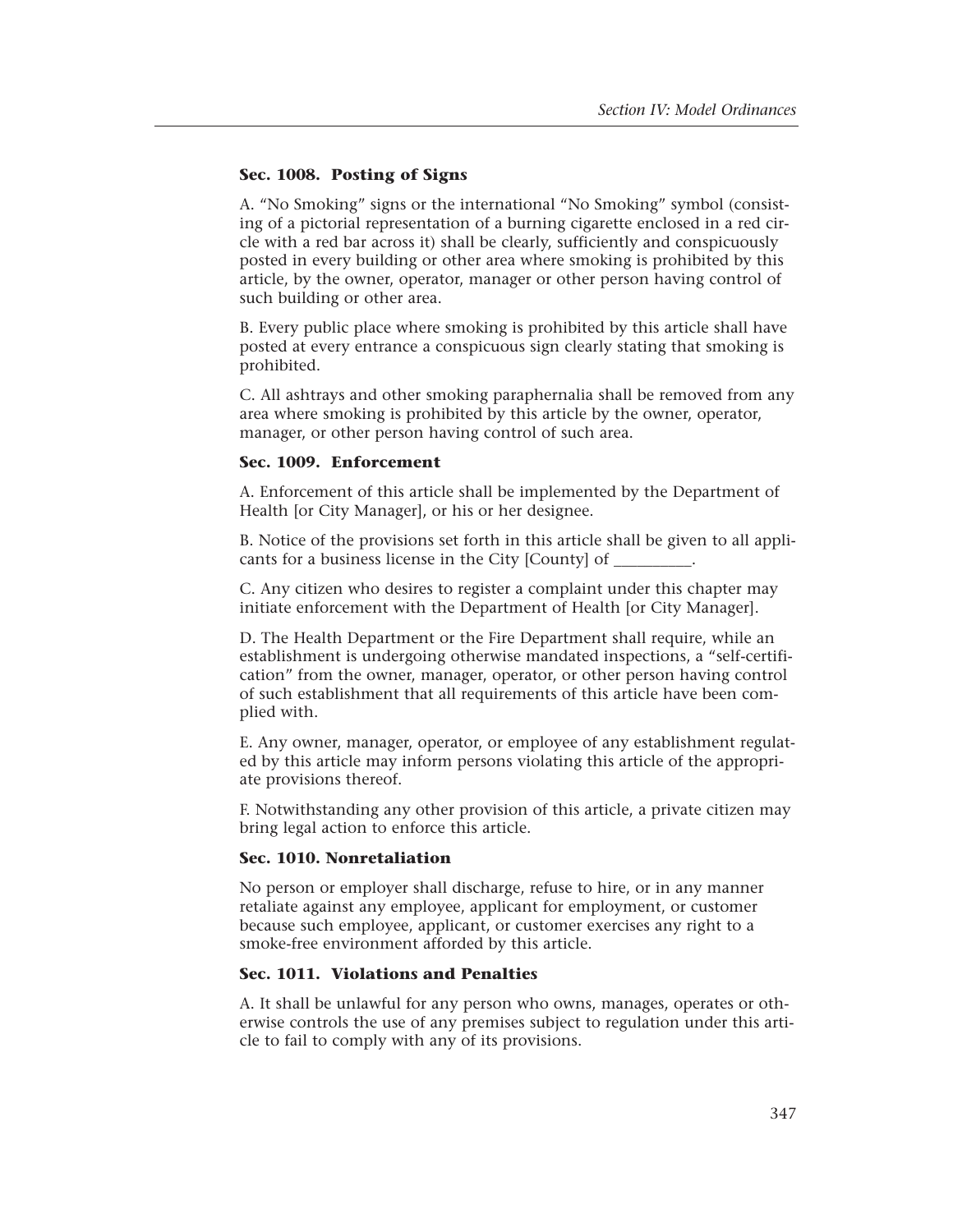B. It shall be unlawful for any person to smoke in any area where smoking is prohibited by the provisions of this article.

C. Any person who violates any provision of this article shall be guilty of an infraction, punishable by:

1. A fine not exceeding one hundred dollars (\$100) for a first violation.

2. A fine not exceeding two hundred dollars (\$200) for a second violation of this article within one (1) year.

3. A fine not exceeding five hundred dollars (\$500) for each additional violation of this article within one (1) year.

D. Notwithstanding any other provision of this article, an employee or private citizen may bring legal action to enforce this article.

#### **Sec. 1012. Public Education**

The Department of Health [or City Manager] shall engage in a continuing program to explain and clarify the purposes and requirements of this ordinance to citizens affected by it, and to guide owners, operators and managers in their compliance with it. Such program may include publication of a brochure for affected businesses and individuals explaining the provisions of this ordinance.

# **Sec. 1013. Other Applicable Laws**

This article shall not be interpreted or construed to permit smoking where it is otherwise restricted by other applicable laws.

#### **Sec. 1014. Severability**

If any provision, clause, sentence, or paragraph of this article or the application thereof to any person or circumstances shall be held invalid, such invalidity shall not affect the other provisions of this article which can be given effect without the invalid provision or application, and to this end the provisions of this article are declared to be severable.

# **Sec. 1015. Effective Date**

This article shall be effective thirty (30) days from and after the date of its adoption.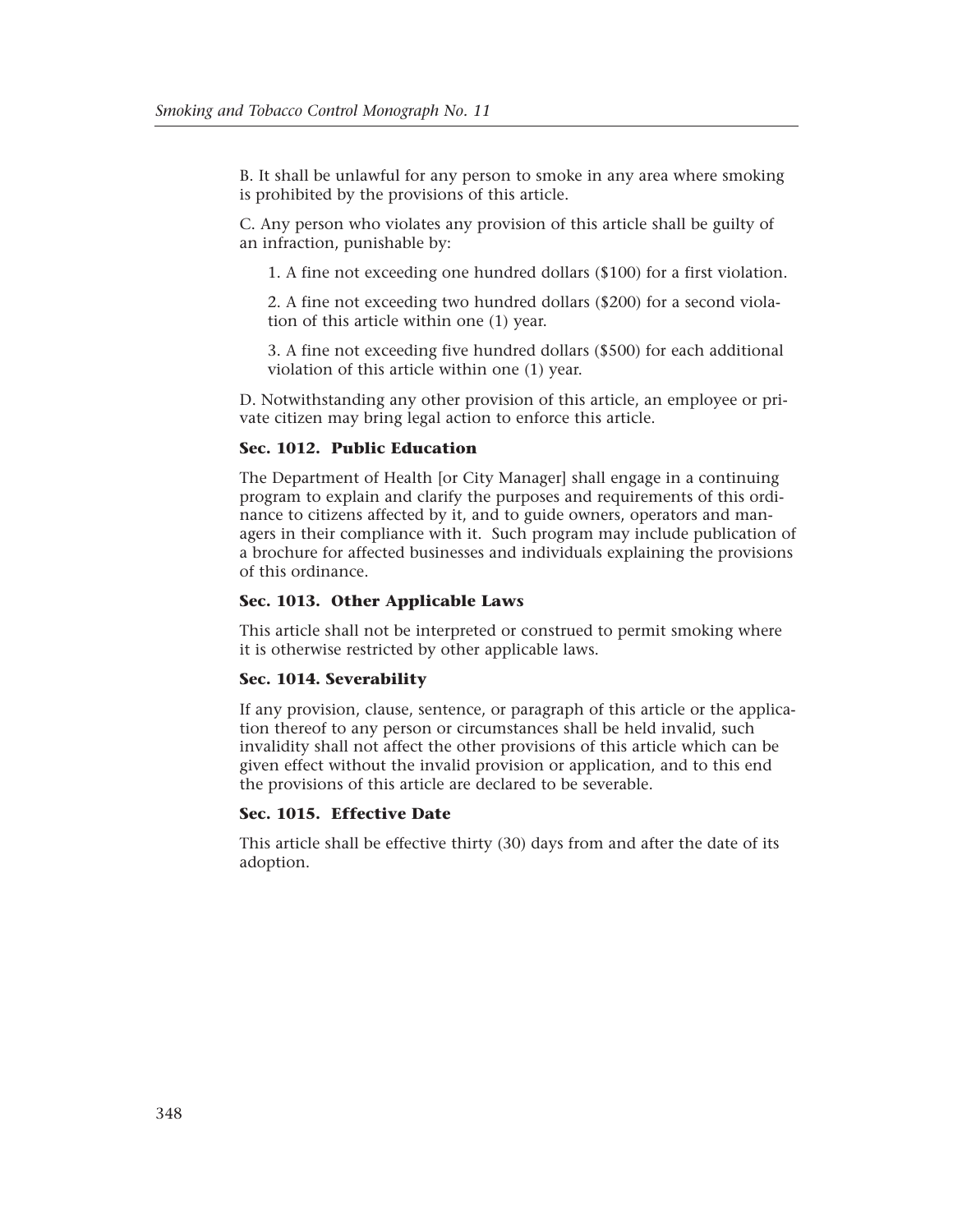# **MODEL ORDINANCE ELIMINATING SMOKING IN CITY FACILITIES\***

*Revised October 15, 1998* 

# **Sec. 1000. Title**

This article shall be known as the *Smoking Pollution Control Ordinance*.

# **Sec. 1001. Findings and Purpose**

The City Council does hereby find that:

Numerous studies have found that tobacco smoke is a major contributor to indoor air pollution, and that breathing secondhand smoke is a cause of disease, including lung cancer, in nonsmokers. At special risk are children, elderly people, individuals with cardiovascular disease, and individuals with impaired respiratory function, including asthmatics and those with obstructive airway disease; and

Health hazards induced by breathing secondhand smoke include lung cancer, heart disease, respiratory infection, and decreased respiratory function, including bronchoconstriction and bronchospasm.

Accordingly, the City Council [or Board of Supervisors] finds and declares that the purposes of this ordinance are (1) to protect the public health and welfare by prohibiting smoking in city [or county] facilities; and (2) to guarantee the right of nonsmokers to breathe smoke-free air, and to recognize that the need to breathe smoke-free air shall have priority over the desire to smoke.

# **Sec. 1002. Definitions**

The following words and phrases, whenever used in this article, shall be construed as defined in this section:

1. "Dining Area" means any enclosed area containing a counter or tables upon which food or snacks are served.

2. "Enclosed Area" means all space between a floor and ceiling which is enclosed on all sides by solid walls or windows (exclusive of door or passage ways) which extend from the floor to the ceiling, including all space therein screened by partitions which do not extend to the ceiling or are not solid, "office landscaping" or similar structures.

3. "Smoking" means inhaling, exhaling, burning or carrying any lighted cigar, cigarette, pipe, weed, plant, or other combustible substance in any manner or in any form.

<sup>\*</sup> Developed by the American Nonsmokers' Rights Foundation: 2530 San Pablo Avenue, Suite J, Berkeley, California 94702, Phone (510) 841-3032 Fax (510) 841-3071.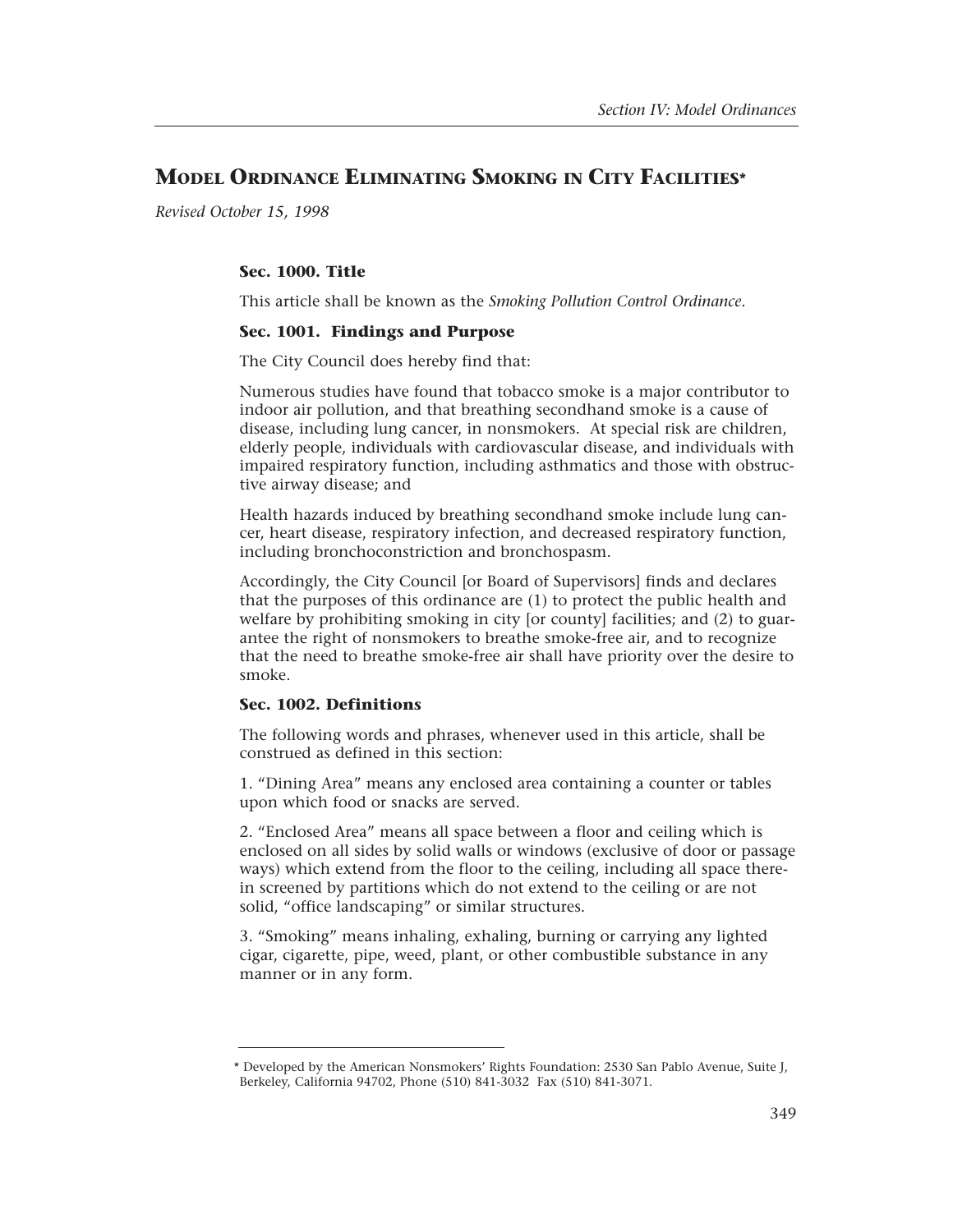4. "Sports Arena" means sports pavilions, gymnasiums, health spas, boxing arenas, swimming pools, roller and ice rinks, bowling alleys, and other similar places where members of the general public assemble either to engage in physical exercise, participate in athletic competition, or witness sports events.

# **Sec. 1003. Prohibition of Smoking in Public Facilities**

A. Smoking shall be prohibited:

1. Within any structure owned by the City [or County] of except private residences leased from the City [or County];

2. Within any structure leased by the City [or County] of providing that this prohibition shall apply only to those areas of the structure actually being leased by the City [or County];

3. Within buses, taxicabs, and other means of public transit under the authority of the City [or County] of

4. Within sports arenas and convention halls owned or leased by the City [or County] of \_\_\_\_\_\_\_\_\_\_;

5. Every room, chamber, place of meeting or public assembly, including school buildings under the control of any board, council, commission, committee, including joint committees, or agencies of the City [or County] or any political subdivision of the State during such time as a public meeting is in progress, to the extent such place is subject to the jurisdiction of the City [or County]; and

6. Polling places.

B. Notwithstanding any other provision of this section, any owner, operator, manager, or other person who controls any establishment or facility may declare that entire establishment or facility as a nonsmoking establishment.

# **Sec. 1004. Reasonable Distance**

Smoking shall occur at a reasonable distance outside any enclosed area where smoking is prohibited to ensure that tobacco smoke does not enter the area through entrances, windows ventilation systems, or any other means.

# **Sec. 1005. Posting of Signs**

A. "No Smoking" signs or the international "No Smoking" symbol (consisting of a pictorial representation of a burning cigarette enclosed in a red circle with a red bar across it) shall be clearly, sufficiently, and conspicuously posted in every building or other place where smoking is regulated by this article, by the owner, operator, manager, or other person having control of such building or other place.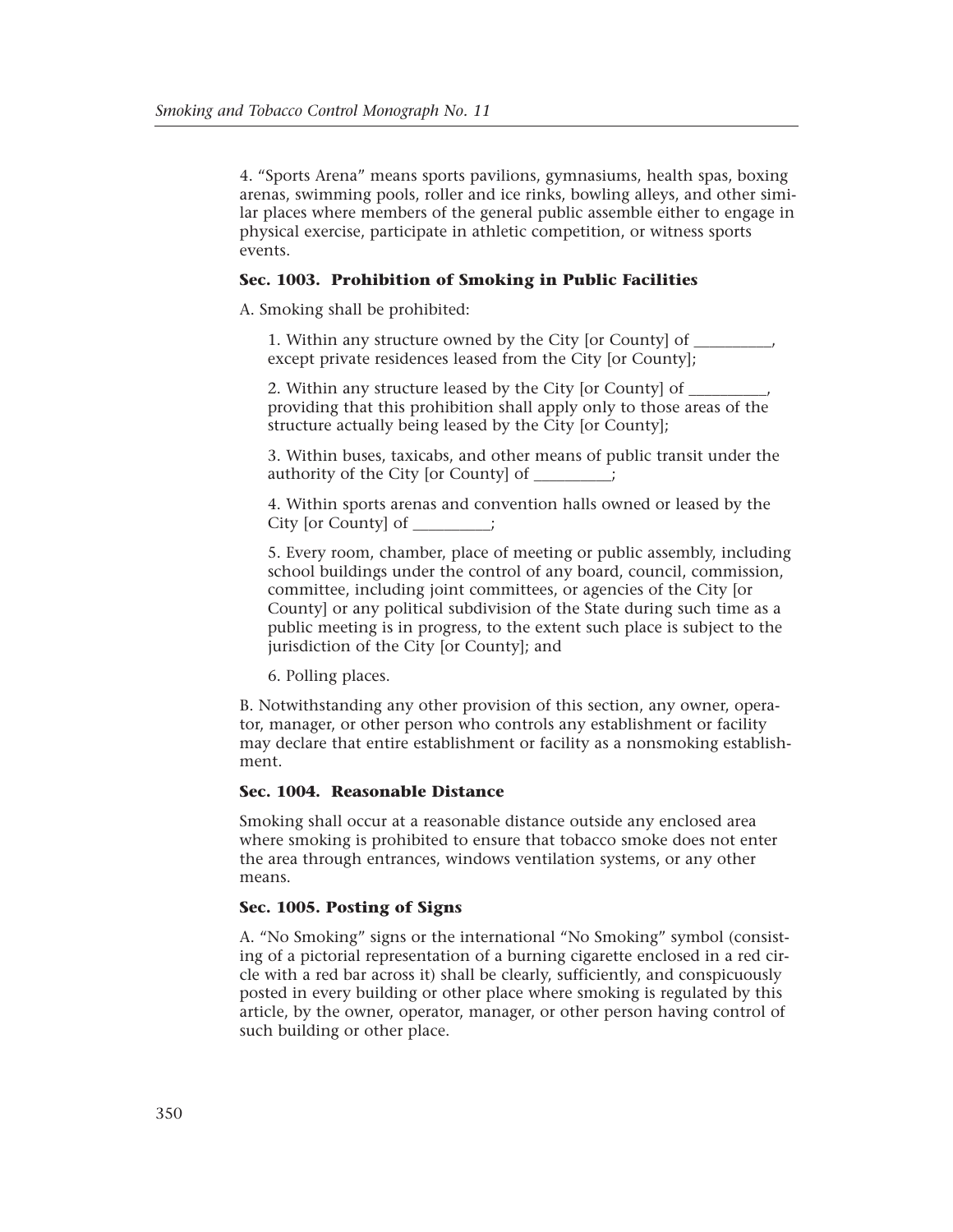B. Every dining area within a facility owned or leased by the City [or County] of shall have posted at every entrance a conspicuous sign clearly stating that smoking is prohibited.

C. All ashtrays and other smoking paraphernalia shall be removed from any area where smoking is prohibited by this article by the owner, operator, manager, or other person having control of the area.

# **Sec. 1006. Enforcement**

A. Enforcement of this article shall be implemented by the Department of Health [or the City Manager].

B. Any citizen who desires to register a complaint under this chapter may initiate enforcement with the Department of Health [or the City Manager].

C. Any owner, manager, operator, or employee of any establishment regulated by this article may inform persons violating this article of the appropriate provisions thereof.

D. Notwithstanding any other provision of this article, a private citizen may bring legal action to enforce this article.

# **Sec. 1007. Violations and Penalties**

A. It shall be unlawful for any person who owns, manages, operates, or otherwise controls the use of any premises subject to regulation under this article to fail to comply with any of its provisions.

B. It shall be unlawful for any person to smoke in any area where smoking is prohibited by the provisions of this article.

C. Any person who violates any provision of this article shall be guilty of an infraction, punishable by:

1. A fine not exceeding one hundred dollars (\$100) for a first violation.

2. A fine not exceeding two hundred dollars (\$200) for a second violation of this article within one (1) year.

3. A fine not exceeding five hundred dollars (\$500) for each additional violation of this article within one (1) year.

# **Sec. 1008. Nonretaliation**

No person or employer shall discharge, refuse to hire, or in any manner retaliate against any employee or applicant for employment because such employee or applicant exercises any right to a smoke-free environment afforded by this article.

# **Sec. 1009. Other Applicable Laws**

This article shall not be interpreted or construed to permit smoking where it is otherwise restricted by other applicable laws.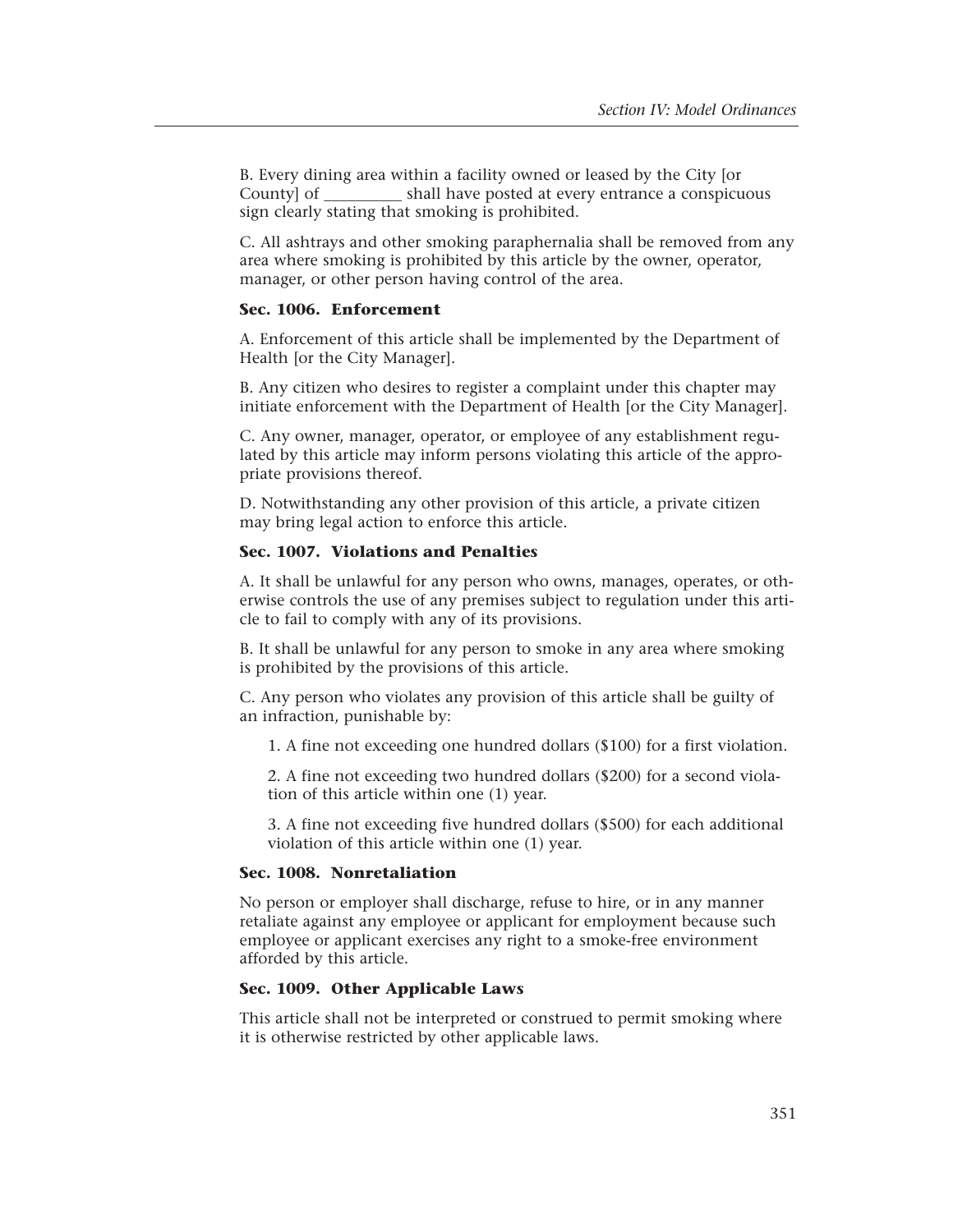# **Sec. 1010. Severability**

If any provision, clause, sentence, or paragraph of this article or the application thereof to any person or circumstances shall be held invalid, such invalidity shall not affect the other provisions of this article which can be given effect without the invalid provision or application, and to this end the provisions of this article are declared to be severable.

# **Sec. 1011. Effective Date**

This article shall be effective thirty (30) days from and after the date of its adoption.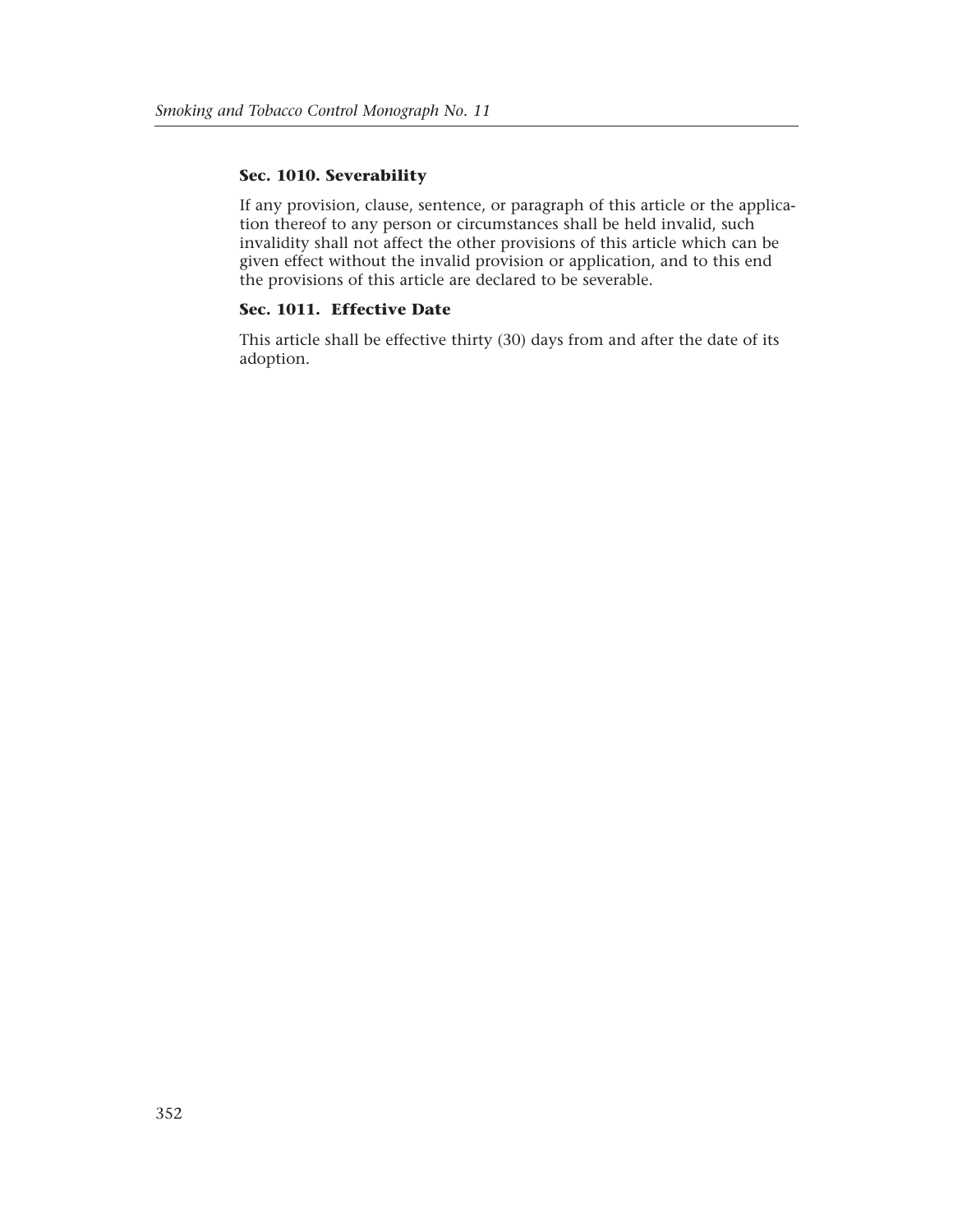# **MODEL SALE OF TOBACCO TO MINORS ORDINANCE\***

*Revised April 29, 1996* 

# **Section 1000. Title**

This ordinance shall be known as the *Sale of Tobacco to Minors Ordinance*.

# **Section 1001. Findings and Purpose**

The City Council [or Board of Supervisors] finds that youth addiction to tobacco products is a public health problem with grave health consequences. More than half of all smokers begin smoking before the age of 14, and 90% begin by the age of 19. The average age of first use of tobacco products is now 11 to 15 years of age. In recognition of the Surgeon General's conclusion that nicotine is as addictive as cocaine or heroin, action is needed to curtail the easy access of minors to cigarettes and other tobacco products. Therefore, the purpose of this ordinance is to implement a strict and enforceable system to prevent the illegal sale of cigarettes and other tobacco products to minors.

# **Section 1002. Definitions**

1. "License" means a license issued by the City [or County] of \_\_\_\_\_\_\_\_ for the retail sale of tobacco products.

2. "Licensee" means the holder of a valid license for the retail sale of tobacco products.

3. "Minor" means any person under 18 years of age.

4. "Public Place" means any area to which the public is invited or in which the public is permitted, including, but not limited to, any right-of-way, mall or shopping center, park, playground, and any other property owned by the city, and any school district, or any park district.

5. "Retail Tobacco Store" means a retail store utilized primarily for the sale of tobacco products and accessories and in which the sale of other products is merely incidental.

6. "Self-Service Displays" means open displays of tobacco products and point-of-sale tobacco promotional products that the public has access to without the intervention of a store employee.

7. "Tobacco Product" means any tobacco cigarette, cigar, pipe tobacco, smokeless tobacco, or any other form of tobacco or tobacco papers which may be utilized for smoking, chewing, inhalation, or other means of ingestion.

<sup>\*</sup> Developed by the American Nonsmokers' Rights Foundation: 2530 San Pablo Avenue, Suite J, Berkeley, California 94702, Phone (510) 841-3032 Fax (510) 841-3071.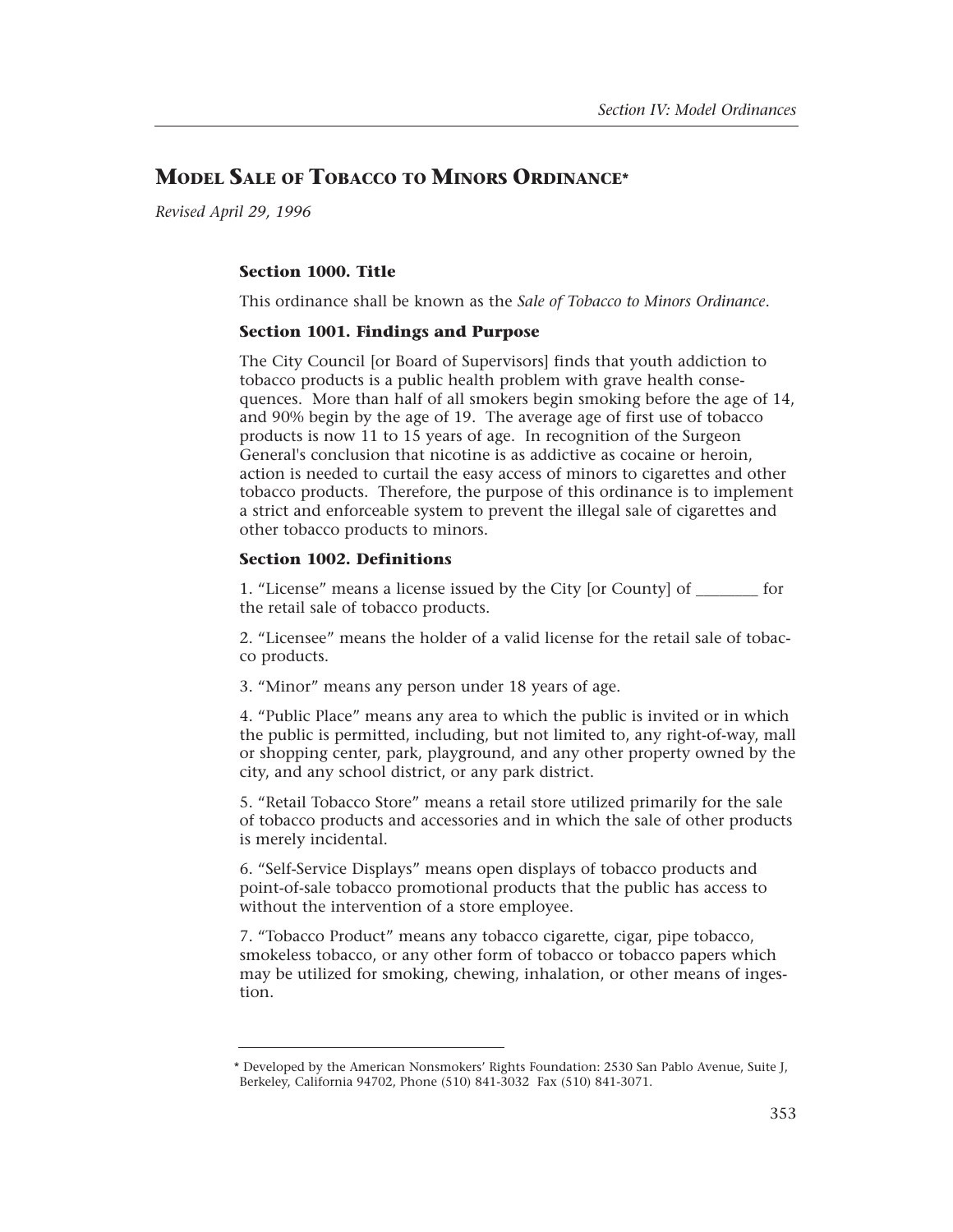8. "Tobacco Vending Machine" means any machine or device designated for or used for the vending of cigarettes, cigars, tobacco, or tobacco products upon the insertion of coins, trade checks, or slugs.

9. "Vendor-assisted" means only a store employee has access to the tobacco product and assists the customer by supplying the product. The customer does not take possession of the product until after it is purchased.

# **Section 1003. Identification Required**

No retailer shall sell or permit to be sold cigarettes or other tobacco products to an individual without requesting and examining photographic identification establishing the purchaser's age as eighteen (18) years or greater.

# **Section 1004. License Required**

After [specify date], it shall be unlawful for a retailer to sell cigarettes or other tobacco products unless that retailer holds and maintains a valid license from the City [or County] for each location in which tobacco products are sold. All such licenses shall be renewed annually.

# **Section 1005. Fee**

The fee for the license shall be established by the City Manager [or Department of Health], and shall be sufficient to fund the administration, implementation, and enforcement of this ordinance. The fee for renewing tobacco licenses shall be determined by the City Manager [or Department of Health], and shall be sufficient to fund the administration, implementation, and enforcement of this ordinance.

# **Section 1006. Non-transferability**

A tobacco retail license is non-transferable, except a new license will be issued to a tobacco retailer who changes location.

# **Section 1007. Vending Machines**

After [specify date], tobacco vending machines or any other devices for the sale or distribution of tobacco products are prohibited.

#### **Section 1008. Out-of-Package Sales Prohibited**

It is unlawful to sell cigarettes out of the manufacturer's package with required health warnings. It is unlawful to sell cigarettes in packages of fewer than twenty (20) cigarettes per package.

# **Section 1009. Tobacco Samples Prohibited**

No person shall knowingly distribute or furnish without charge or at nominal charge, or cause to be furnished or distributed without charge or at nominal charge, cigarettes or other tobacco products, or coupons for cigarettes or other tobacco products, in any public place or at any event open to the public, except in retail tobacco stores.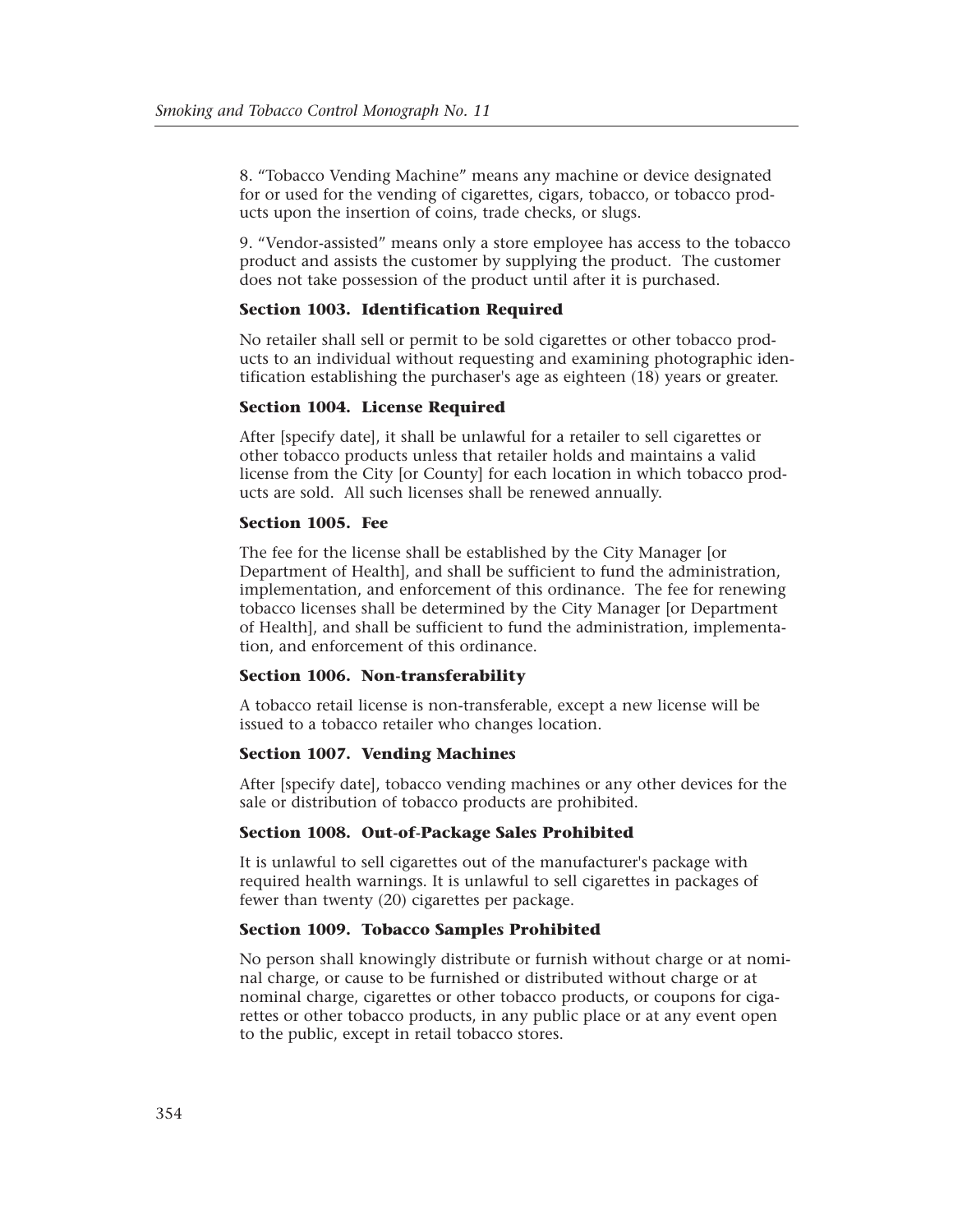# **Section 1010. Vendor-Assisted Sales**

It shall be unlawful for any person, business, or tobacco retailer to sell, permit to be sold, or offer for sale any tobacco product by means of self-service displays or any other means other than vendor-assisted sales.

#### **Section 1011. Revocation of License**

A. Any license holder who violates any provision of this ordinance shall have their license suspended after notice and opportunity to be heard as follows:

1. In the case of a first violation, the licensee shall be fined two hundred dollars (\$200) and shall be notified in writing of penalties levied for further violations.

2. In the case of a second violation in a two (2) year period, the licensee shall be fined five hundred dollars (\$500) and the license shall be suspended for not less than thirty (30) consecutive business days nor more than three (3) months. Tobacco retailers must remove all tobacco merchandise from all areas accessible to the public while the license is suspended.

3. In the case of three or more violations within a two (2) year period, the licensee shall be fined one thousand dollars (\$1,000) and the license shall be revoked not less than six (6) months nor more than eighteen (18) months from the date of revocation. Tobacco retailers must remove all tobacco merchandise from all areas accessible to the public while the license is suspended.

B. The City Manager [or City Attorney, or Health Department] shall initiate enforcement against license holders who violate any provision of this ordinance, and shall conduct hearings upon the license-holder's request. Rulings made by the City Manager [or City Attorney, or Health Department] regarding violations of this ordinance, after adequate hearing, shall be final.

# **Section 1012. Enforcement**

Violations of Sections 1004, 1007, and 1009 of this ordinance are subject to a fine of \$1,000 per day for each violation. The City Attorney, City Manager [or Department of Health], and the Police Department shall have the authority to enforce this ordinance.

# **Section 1013. Nonretaliation**

No person or employer shall discharge, refuse to hire, or in any manner retaliate against any employee, applicant for employment, or customer because such employee, applicant, or customer reported violations of any provisions of this ordinance.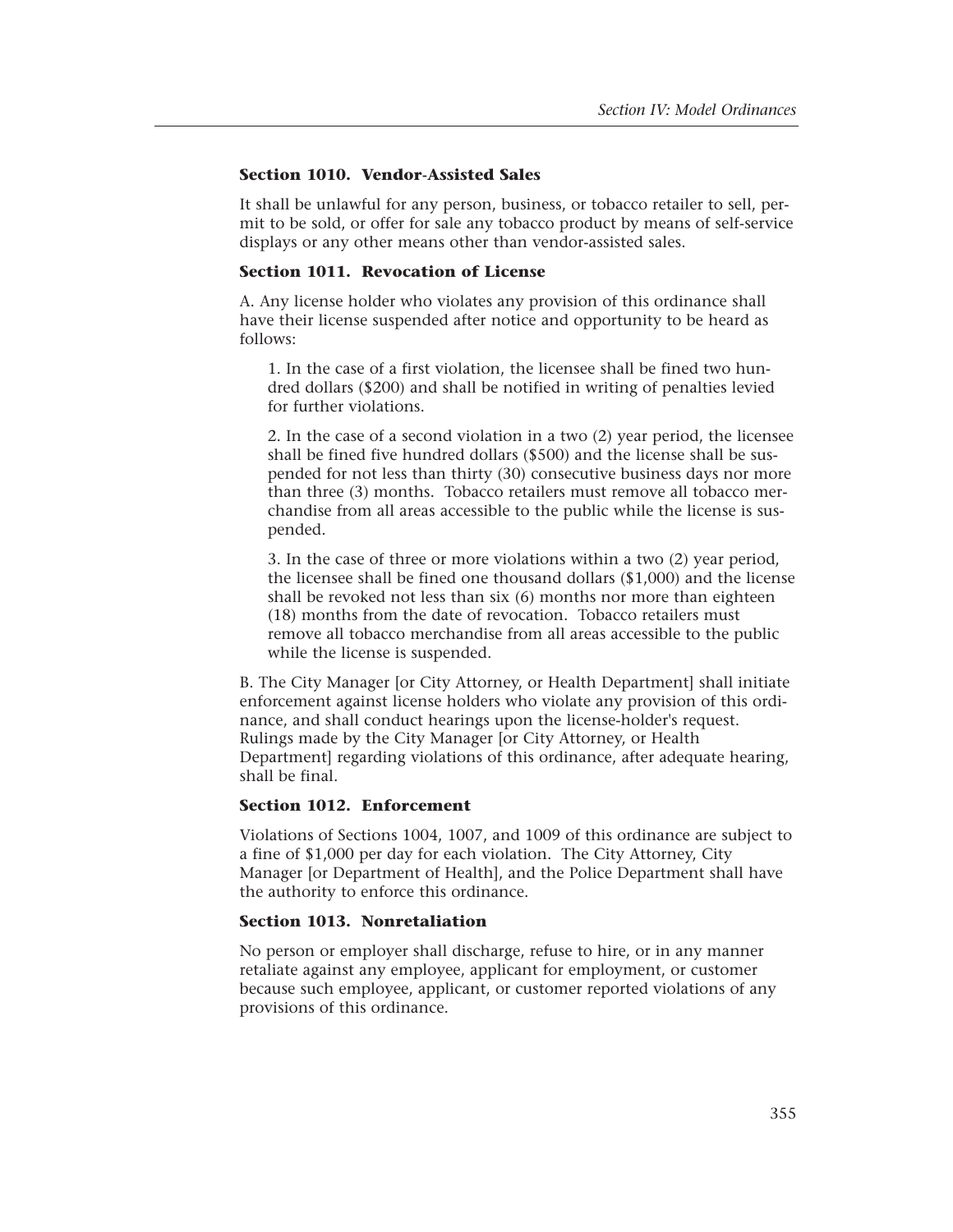# **Section 1014. Severability**

If any provision, clause, sentence, or paragraph of this ordinance or the application thereof to any person or circumstance shall be held to be invalid, such invalidity shall not affect the provisions of this article which can be given effect without the invalid provision or application, and to this end the provisions are declared to be severable.

# **Section 1015. Effective Date**

This chapter shall take effect on [specify date].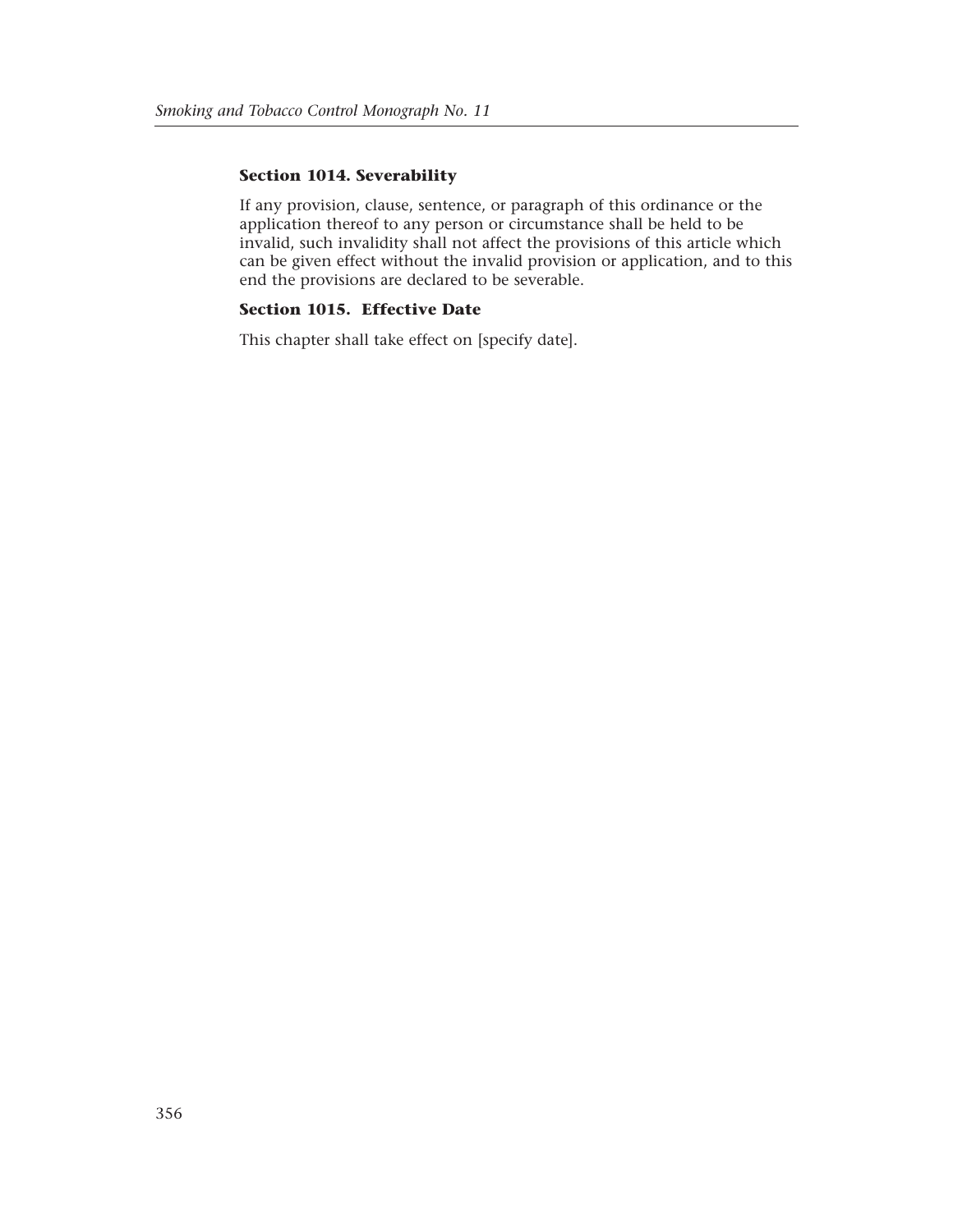# **MODEL ORDINANCE REGULATING TOBACCO ADVERTISING (WITH VARIATIONS)**

*Revised July 1998* 

This model ordinance was produced by the Technical Assistance Legal Center (TALC)\*, a project of the Public Health Institute, to provide guidance to California cities and counties wishing to regulate the advertising of tobacco products.1 Because the ordinance was drafted based on California law, communities in other states should seek legal advice prior to adoption.

Everyone, including the tobacco industry, agrees that children should not use tobacco products. This model ordinance is based on the assumption that a local movement has decided that it wishes to adopt advertising (and perhaps other) controls as a child-protection measure. Its focus is on the regulation of outdoor advertising placed on billboards, signs, building facades, store windows, and other locations likely to be seen regularly by children.2

This version of the ordinance contains only the suggested ordinance text, with alternate provisions offered at various points. Italicized text requires you to make a choice or insert information. Another version of the ordinance is available with extensive annotation for each provision of the model ordinance. We strongly recommend that you review the annotated version of the ordinance prior to drafting your own local ordinance. To receive a copy of the annotated version, please contact TALC at (510) 540 8585.

<sup>\*</sup>Technical Assistance Legal Center, Public Health Institute, 2001 Addison St., 2nd Floor, Berkeley, CA 94704-1103, Phone: (510) 540-8585, Fax: (510) 649-7894, Email: talc@publichealth.org

The Technical Assistance Legal Center is a project of the Public Health Institute.

This ordinance was produced with funds received from the Tobacco Tax Health Protection Act of 1988–Proposition 99–under grant #94-20982 with the California Department of Health Services, Tobacco Control Section.

<sup>&</sup>lt;sup>1</sup>This ordinance originally appeared as part of a larger publication: Regulating Tobacco Advertising: A Guide for Cities and Counties. For copies of this publication, or questions about the ordinance please contact TALC at (510) 540-8585 or by email: talc@publichealth.org

<sup>2</sup> This ordinance does not address the regulation of alcohol advertising. A model ordinance regulating alcohol is available from the Marin Institute for the Prevention of Alcohol and Other Drug Problems in San Rafael, CA (415) 456-5692.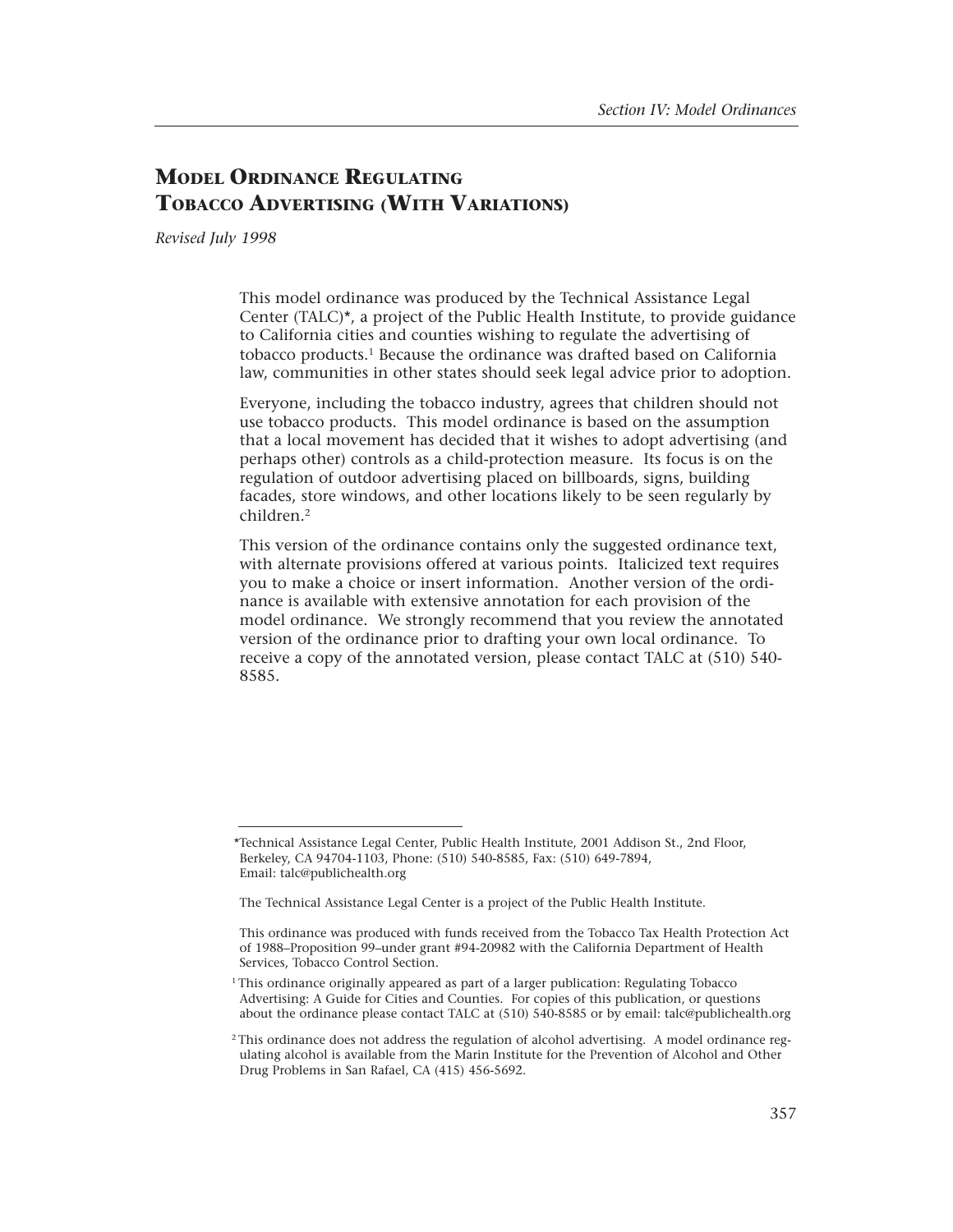# **MODEL ORDINANCE**

Ordinance Number \_\_\_\_\_\_\_\_\_\_

# **An Ordinance Restricting the Advertising and Promotion of Tobacco Products to Minors**

The City Council of the City of The Board of Supervisors of the County of does ordain as follows:

Section \_\_\_\_\_\_\_\_\_ of the \_\_\_\_\_\_\_\_\_\_ Code is amended by adding \_\_\_\_\_\_\_\_\_ to read as follows:

# **RESTRICTING THE ADVERTISING AND PROMOTION OF TOBAC-CO PRODUCTS TO MINORS**

#### **1. Purpose**

The purpose of this ordinance is to promote the welfare of minors by discouraging the commercial exploitation of potential underage tobacco users and by discouraging actions that promote the unlawful sale of tobacco products to minors as well as the unlawful purchase or possession of tobacco products by minors.

# **2. Findings**

[Insert findings here. A local ordinance based on "child protection " goals should contain findings about the problem of youth smoking; the desirability of reducing youth smoking; the scope of tobacco advertising; the connection between advertising and youth smoking; and the likelihood that restricting the advertising of tobacco products will help contribute to the reduction of youth smoking. It will probably also help to have findings that relate to why the various exemptions are allowed—both those that tailor the restrictions to places where youths congregate and any other exemptions that are granted. Extensive suggested findings can be found in the annotated version of the model ordinance.]

#### **3. Definitions**

"Advertising" means printed matter that calls the public's attention to things for sale.

"Advertising display" means any sign, billboard, signboard, poster, placard, pennant, banner, graphic display, mural, or similar device that is used to advertise or promote a product.

"Area which minors frequent" means any public or private kindergarten, elementary, middle, junior high, or high school; licensed child-care facility or preschool, but not including family day-care; playground; youth center; recreational facility; arcade; park; or library.

"Person" means any individual, firm, partnership, cooperative association, private corporation, personal representative, receiver, trustee, assignee, or other legal entity.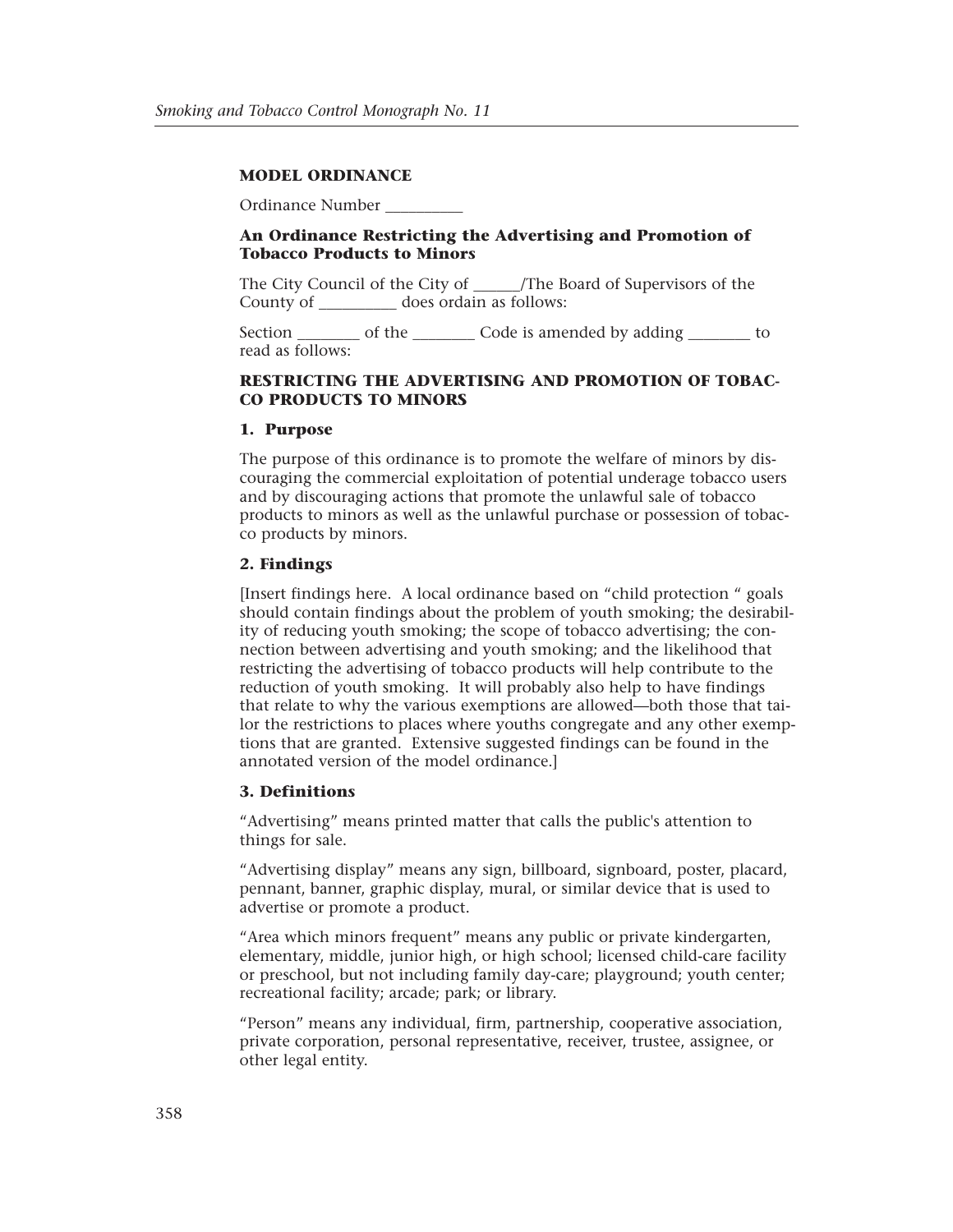"Promotion" means a display of any logo, brand name, character, graphic, artwork, colors, scenes, or designs that are a recognized image of a particular product brand that calls the public's attention to the product brand.

"Publicly visible location" means any outdoor location that is visible from any street, sidewalk, or other public thoroughfare, or any location inside a commercial establishment that is in or adjacent to a window or doorway and is visible from any street, sidewalk, or other public thoroughfare.

"Tobacco product" means any substance containing any tobacco leaf, including but not limited to cigarettes, cigars, pipe tobacco, snuff, chewing tobacco, and smokeless tobacco.

# **4. Restrictions on Tobacco Advertising**

(a) Except as otherwise provided in this [chapter/section], no person shall place or maintain, or cause or allow to be placed or maintained, any advertising or promotion of tobacco products on any advertising display in a publicly visible location.

(b) No part of this ordinance shall be construed to permit any advertising display that is otherwise restricted or prohibited by law. Nor shall it be construed to permit an otherwise restricted or prohibited advertising display because it is combined with a permitted public service message.

(c) No part of this ordinance shall be construed to regulate messages that do not propose a commercial transaction.

#### **5. Exceptions**

This ordinance shall not apply to any advertising display:

(a) that is located in a nonresidential zone, provided it is more than \_\_\_\_\_\_\_\_ [insert number] feet in any direction (measured in a straight line from parcel boundary to parcel boundary) from any area which minors frequent; or

*[OPTIONAL EXCEPTIONS: The following italicized exceptions are optional. Exceptions (d) and (e) require you to choose which approach to take.]* 

*(b) that is located within 660 feet from the edge of the right-of-way of, and the copy on which is visible from, an interstate highway; or* 

*(c) that exists at the time of the introduction of this ordinance, contains the name or slogan of a business that sells tobacco products, and is on the premises of the business; or* 

*(d)(1) that contains a generic description of tobacco products; or* 

*(d)(2) that is located on the premises of a commercial establishment if the advertising display provides notice that the establishment sells tobacco products, as long as the display does not promote any brand of tobacco product or otherwise constitute a "promotion" as defined by this [chapter/section]; or* 

*(d)(3) that is no larger than six square feet and contains only black text, in any*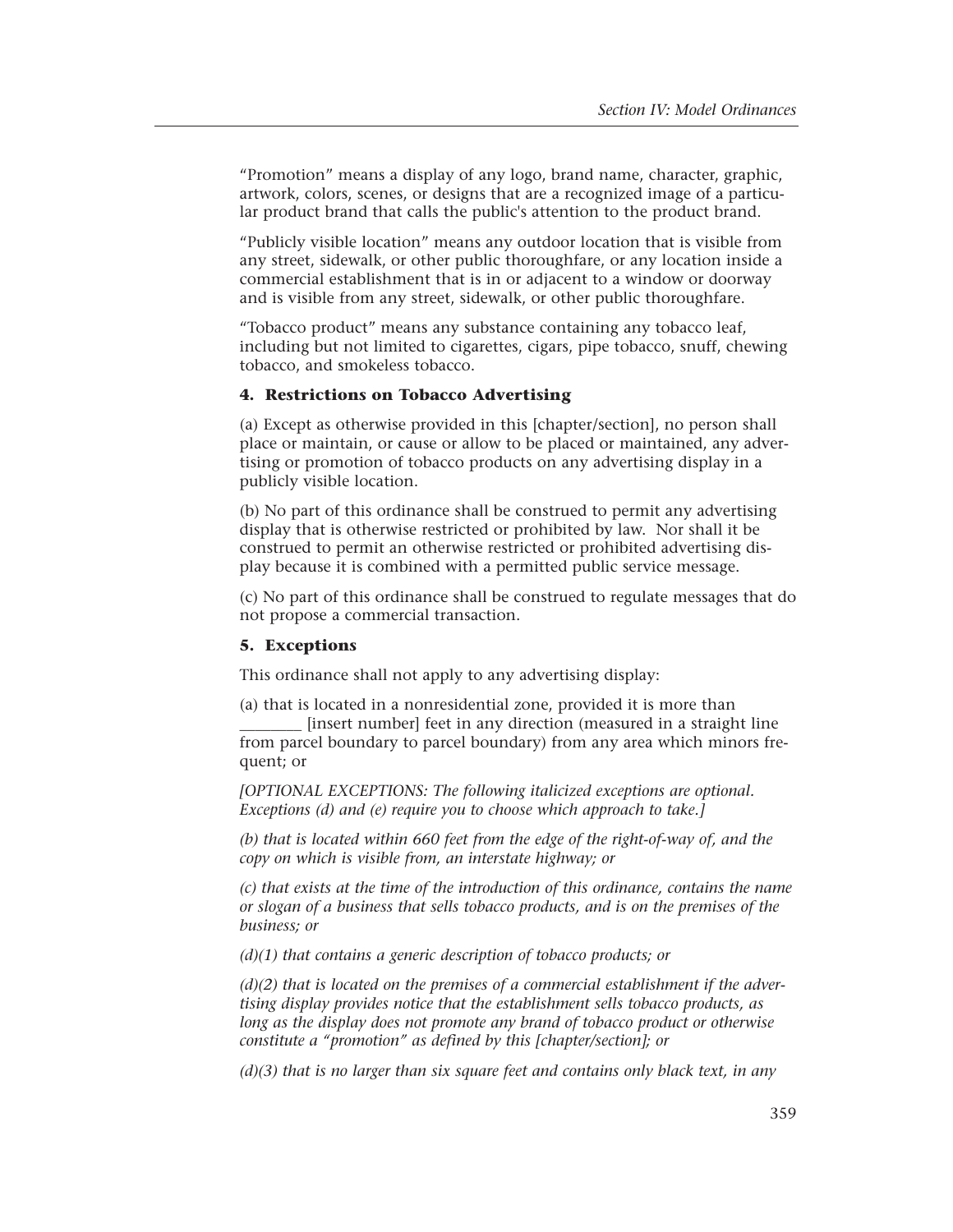*language, not exceeding eight inches in height on a white background stating "Tobacco Products Sold Here" located within ten feet of an entrance to the premises where tobacco products are sold or offered for sale; or* 

*(d)(4) that contains only black text, in any language, on a white background and states a tobacco product brand name, or a tobacco product brand name and its price, or indicates that tobacco products are sold on the premises, and is located within ten feet of an entrance to the premises where tobacco products are sold or offered for sale, provided that any such premises shall not have more than one such sign; or* 

*(e)(1) that is located on a commercial vehicle used for transporting tobacco products, and/or* 

*(e)(2) that is located on a taxicab, and/or* 

*(e)(3) that is located on a municipal transit vehicle, or* 

*(e)(4) that is located on any vehicle, except a vehicle that is used primarily to advertise or promote tobacco products; or* 

*(f) that is located on tobacco product packaging; or* 

*(g) that is located at (on, in) a (designated) sports facility; or* 

*(h) that is worn as clothing by an individual.* 

#### **6. Enforcement; Penalties; Civil Actions**

(a) Causing, permitting, aiding, abetting, or concealing a violation of any provision of this ordinance shall constitute a violation. After notification, it shall be a separate offense for each day such violation shall continue.

[*Choose one of four options provided in section (b), below*]

- (b) Violations of this ordinance shall be prosecuted
	- (1) as infractions, pursuant to section \_\_\_\_\_\_\_\_ of this code; or
	- (2) as misdemeanors, pursuant to section \_\_\_\_\_\_\_\_ of this code; or
	- (3) as infractions, pursuant to section \_\_\_\_\_\_\_\_ of this code, for the first and second violations in a twelve (12) month period, and thereafter as misdemeanors, pursuant to section \_\_\_\_\_\_\_\_ of this code; or
	- (4) as misdemeanors, pursuant to section \_\_\_\_\_\_\_\_ of this code [as long as there is a "wobbler" provision in the existing code].
- (c) This ordinance shall be administered and enforced by the \_\_\_\_\_\_\_\_.
- (d) Violations of this ordinance are hereby declared to be public nuisances.

(e) In addition to other remedies provided by this [chapter/section], any violation of this ordinance may be enforced by a civil action brought by the [City Attorney/County Counsel], including but not limited to administrative or judicial nuisance abatement proceedings, civil or criminal code enforcement proceedings, and suits for injunctive relief. The remedies provided by this [chapter/section] are cumulative and in addition to any other remedies available at law or in equity.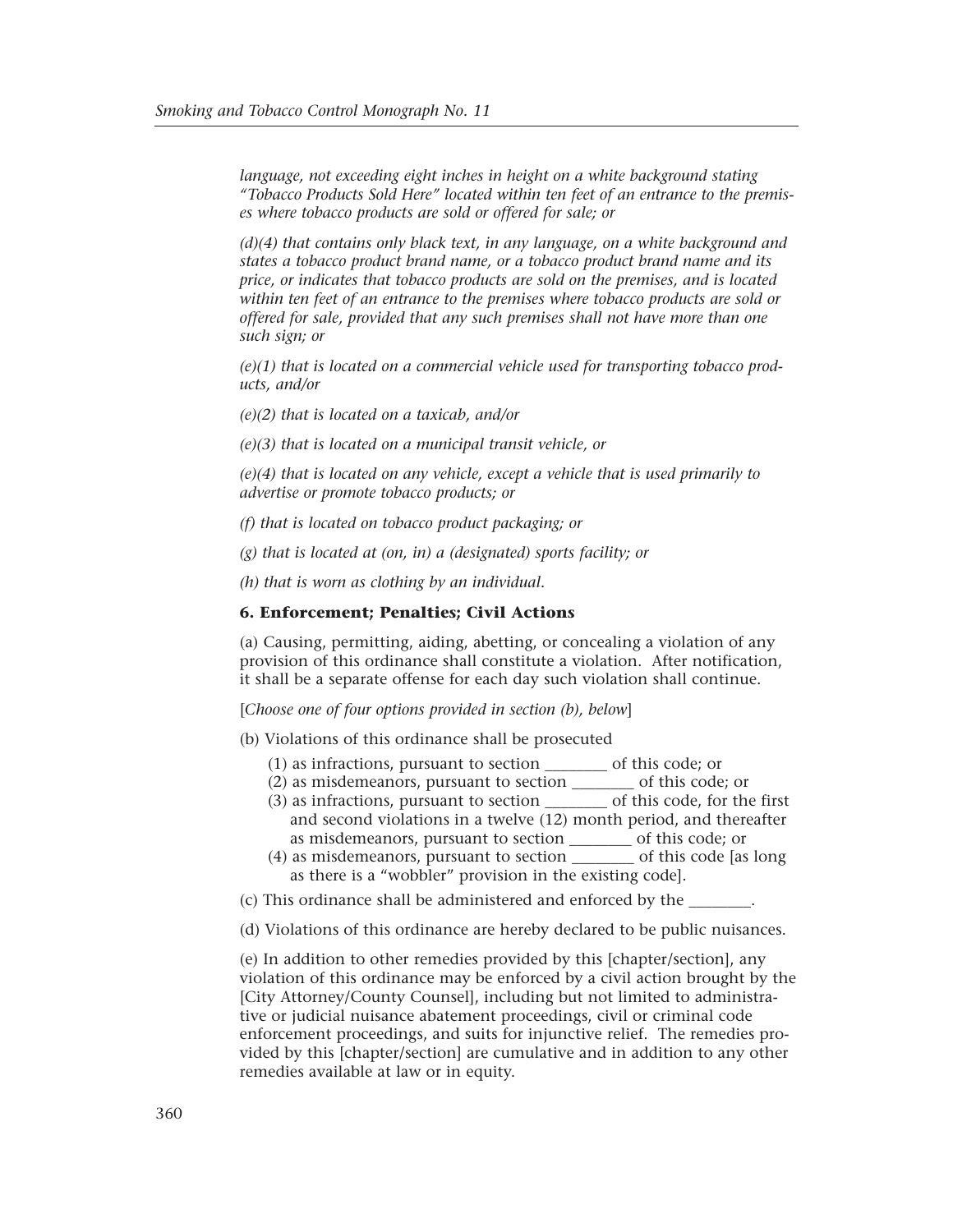(f) An action for injunction may be brought in a court of competent jurisdiction by any aggrieved person, or any person or entity that will fairly and adequately represent the interests of the protected class.

#### **7. Effective Date and Legal Nonconforming Uses**

(a) The effective date of this ordinance shall be thirty (30) days from the date of its enactment.

(b) On the effective date of this ordinance, advertising displays that were in place at the time of the introduction of this ordinance may remain in place for no more than sixty (60) additional days, unless an extension of time is granted pursuant to this [chapter/section].

(c) Owners of advertising displays in place on \_\_\_\_\_\_\_\_ [the date the ordinance adopting this chapter/section was introduced] may, by [the sixtieth day after the effective date of the ordinance adopting this chapter/section], apply for an extension of time for compliance and provide written documentation to the [Planning Director/Zoning Administrator] that demonstrates that the owner had a right or an obligation under a written lease or contract executed prior to \_\_\_\_\_\_\_\_ [the date the ordinance adopting this chapter/section was introduced] to maintain an advertising display in violation of this [chapter/section] for a period extending beyond

\_\_\_\_\_\_\_\_ [the sixtieth day after the effective date of the ordinance adopting this chapter/section]. On timely receipt of sufficient documentation, the [Planning Director/Zoning Administrator] shall grant an extension of time to remove the advertising display for the period required or authorized by the lease or contract or for a period of one year, whichever is shorter. Renewal rights present in the lease or contract shall not affect the determination of the period required or authorized by the lease or contract.

(d) Owners of advertising displays in place on \_\_\_\_\_\_\_\_ [the date the ordinance adopting this chapter/section was introduced] may, by [the sixtieth day after the effective date of the ordinance adopting this chapter/section], apply for an extension of time for compliance and provide written documentation to the [Planning Commission/Zoning Administrator] that demonstrates that timely compliance would cause unreasonable financial hardship and that granting the extension of time would not confer a special privilege on the owner. On timely receipt of sufficient documentation, the [Planning Commission/Zoning Administrator] shall conduct a hearing pursuant to section of this code [the hearing provision of the zoning ordinance applicable to a variance or conditional use permit] and determine whether, and on what conditions, the extension of time ought to be granted.

(e) Whether or not an extension of time to remove a preexisting advertising display is granted pursuant to subdivision 7(c) or subdivision 7(d) of this [section/chapter], advertising displays that are prohibited by this ordinance shall not be legal nonconforming uses.